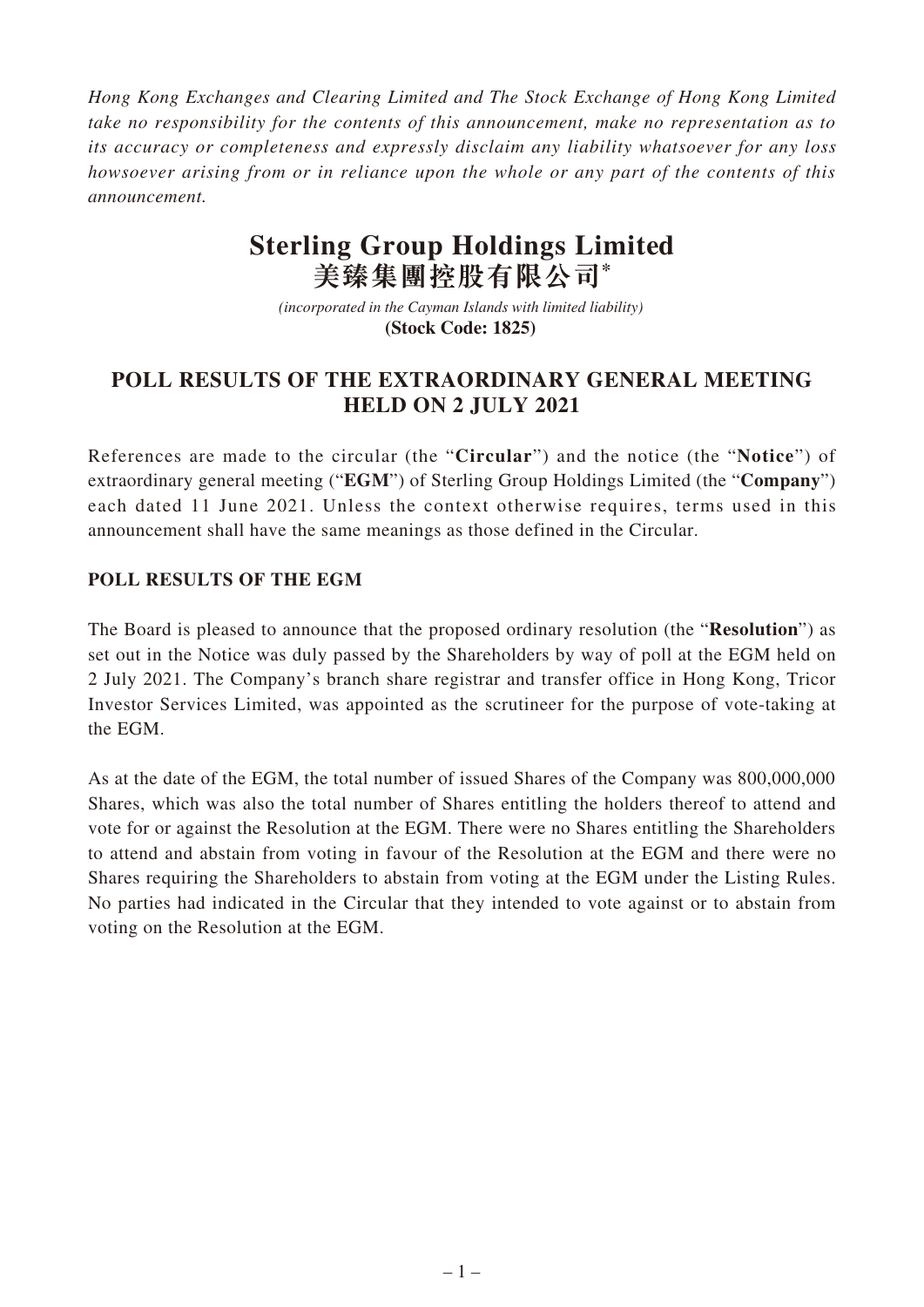The poll results in respect of the Resolution were as follows:

| <b>Ordinary Resolution</b> |                                                                                                                                                                                                                                                                                                                                                                                                                                                                                                                                                                      | Number of Votes $(\% )$  |                     |
|----------------------------|----------------------------------------------------------------------------------------------------------------------------------------------------------------------------------------------------------------------------------------------------------------------------------------------------------------------------------------------------------------------------------------------------------------------------------------------------------------------------------------------------------------------------------------------------------------------|--------------------------|---------------------|
|                            |                                                                                                                                                                                                                                                                                                                                                                                                                                                                                                                                                                      | For                      | <b>Against</b>      |
| 1.                         | To approve:<br>"THAT subject to the fulfilment of all the conditions (the<br>"Conditions") set out in the section headed "Conditions of<br>the Share Consolidation" in the circular of the Company<br>dated 11 June 2021, a copy of which has been tabled at the<br>EGM marked "A" and initialled by the chairman of the EGM<br>for the purpose of identification, with effect from the second<br>business day immediately following the date on which this<br>resolution is passed or the Conditions are fulfilled (whichever<br>is later):                         | 572,000,000<br>$(100\%)$ | $\theta$<br>$(0\%)$ |
|                            | every four (4) issued and unissued ordinary shares of<br>(a)<br>par value of HK\$0.01 each in the share capital of the<br>Company be and are hereby consolidated into one (1)<br>consolidated share of par value of HK\$0.04 each (the<br>"Consolidated Shares") (the "Share Consolidation"),<br>such Consolidated Share(s) shall rank pari passu in<br>all respects with each other and have the rights and<br>privileges and be subject to the restrictions in respect<br>of the shares contained in the memorandum and articles<br>of association of the Company; |                          |                     |
|                            | all fractional entitlements to the issued Consolidated<br>(b)<br>Shares resulting from the Share Consolidation (if<br>any) will be disregarded and will not be issued to the<br>shareholders of the Company but all such fractional<br>Consolidated Shares will be aggregated and, if<br>possible, sold and the net proceeds shall be retained for<br>the benefit of the Company in such manner and on such<br>terms as the directors of the Company (the "Directors")<br>may think fit; and                                                                         |                          |                     |
|                            | any one of the Directors be and is hereby authorised<br>(c)<br>to do all such acts and things and sign, execute and<br>deliver all documents (including affixing the common<br>seal of the Company if appropriate) he or she considers<br>necessary, desirable or expedient to give effect to the<br>Share Consolidation and the transactions contemplated<br>thereunder."                                                                                                                                                                                           |                          |                     |